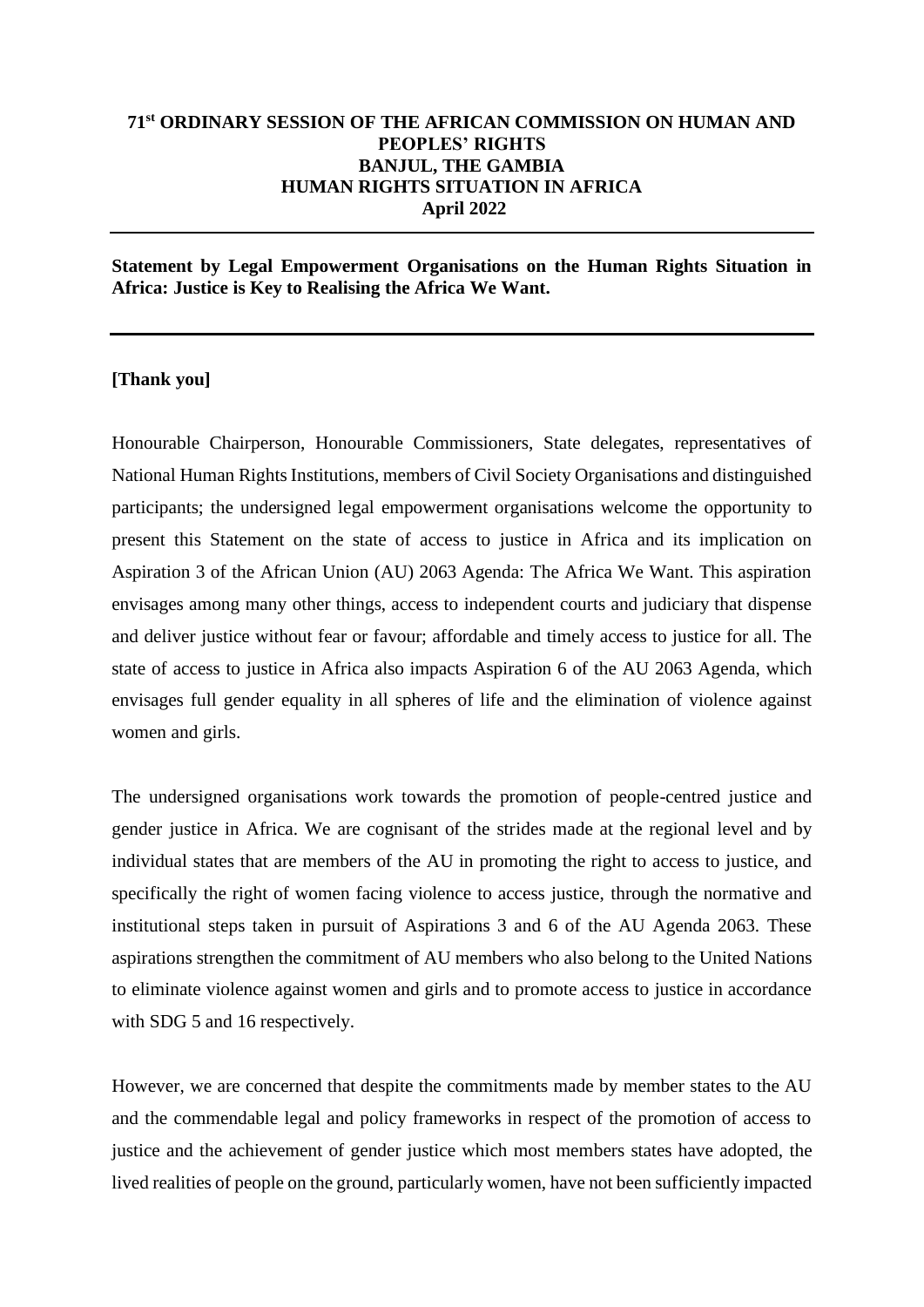by these measures. According to th[e First Continental Report on the Implementation of Agenda](https://au.int/sites/default/files/documents/38060-doc-agenda_2063_implementation_report_en_web_version.pdf)  [2063,](https://au.int/sites/default/files/documents/38060-doc-agenda_2063_implementation_report_en_web_version.pdf) the continent fell significantly short in realising its 2019 targets in terms of entrenchment of democratic values, practices, universal principles of human rights, justice and the rule of law (Goal 11) and only moderate progress has been made in terms of ensuring full gender equality in all spheres of life (Goal 17). This assessment of the realisation of targets was made prior to the outbreak of the COVID-19 pandemic and the severe strain that was placed on national justice systems from March 2020 onward.

#### Honourable Chairperson,

- 1. The COVID-19 pandemic has taught us important lessons about the effectiveness of our existing structures in preventing and addressing violence against women and the responsiveness and flexibility of our national justice systems in times of crisis. The widespread national lockdowns, introduced from March 2020 in order to curb the spread of COVID-19, exacerbated gender inequality and led to a worldwide increase in domestic violence and intimate partner violence against women.<sup>1</sup> In Nigeria, for example, the government collected data which indicated a 149% increase in reports of GBV from March 2020 to April 2020.<sup>2</sup> A South African national counselling hotline called 'Lifeline SA' reported a 500% increase in the number of GBV cases reported in the first two months of the level 5 lockdown in  $2020$ .<sup>3</sup>
- 2. In all the countries which imposed lockdowns, including countries across Africa, these surges of domestic violence and intimate partner violence went hand-in-hand with the temporary closure of, or decreased access to, all the usual avenues for women facing violence to access justice.<sup>4</sup> While the pandemic raged on, women and girls on the continent were not sufficiently protected against violence.

<sup>1</sup> NJ Dlamini 'Gender-based Violence: Twin pandemic to COVID-19' *Critical Sociology* 47:4-5 (2021) 585; CM Roy, P Bukuluki, SE Casey, MO Jagun, NA John, N Mabhena, M Mwangi & T McGovern 'Impact of Covid-19 on Gender-Based Violence and Response

Services in Kenya, Uganda, Nigeria, and South Africa: A Cross-Sectional Survey' *Frontiers in Women's Global Health* Vol. 2 (2022) 2-3. <sup>2</sup> UN Women *Gender-based violence in Nigeria during the COVID-19 crisis: The shadow pandemic (2020)* 5, as referenced in CM Roy, P Bukuluki, SE Casey, MO Jagun, NA John, N Mabhena, M Mwangi & T McGovern 'Impact of Covid-19 on Gender-Based Violence and Response Services in Kenya, Uganda, Nigeria, and South Africa: A Cross-Sectional Survey' *Frontiers in Women's Global Health* Vol. 2  $(2022)$  2-3.

<sup>&</sup>lt;sup>3</sup> B Metsing 'Gender-Based Violence Cases Rose by 500% Since Start of Lockdown – Lifeline' IOL (2020). Available at: Gender-based [violence cases rose by 500% since start of lockdown -](https://www.iol.co.za/the-star/news/gender-based-violence-cases-rose-by-500-since-start-of-lockdown-lifeline-48193496) Lifeline ( as referenced in CM Roy, P Bukuluki, SE Casey, MO Jagun, NA John, N Mabhena, M Mwangi & T McGovern 'Impact of Covid-19 on Gender-Based Violence and Response Services in Kenya, Uganda, Nigeria, and South Africa: A Cross-Sectional Survey' Frontiers in Women's Global Health Vol. 2 (2022) 2-3).

<sup>4</sup> N John, SE Casey, G Carino & T McGovern 'Lessons never learned: Crisis and gender-based violence' *Developing World Bioethics* 20 (2020) 65.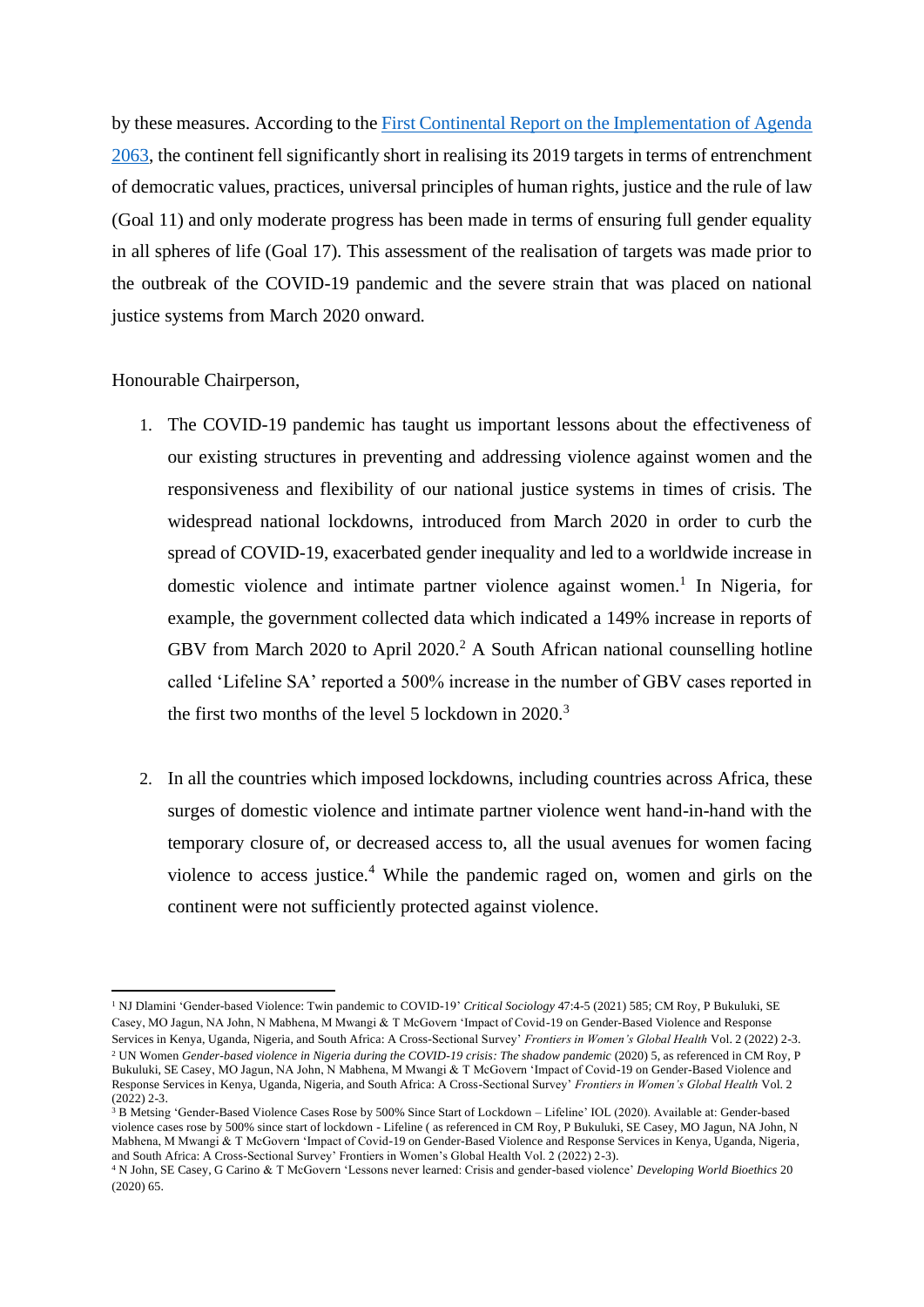- 3. During times of strict lockdown, while formal justice mechanisms were not accessible or available to most people, informal justice actors and legal empowerment groups played an indispensable role in mitigating the severe violence and barriers to accessing justice which communities, and women in particular, faced.<sup>5</sup> Community-based paralegals played a crucial role as first line responders to GBV during the pandemic.<sup>6</sup> These community-based paralegals, who work directly with communities, lead a significant amount of access to justice work on the continent. They raise awareness of rights, laws, and policies; help clients to navigate legal and administrative processes in the pursuit of remedies; and support citizen engagement in law and policy reform. Many community members, and women in particular, relied on community-based paralegals to provide them with justice service in times of hard lockdown, when state machinery and formal justice structures were by and large inaccessible.<sup>7</sup>
- 4. Both pre and post pandemic, the majority of Africans are nevertheless unable to access justice due to a myriad of factors i.e. socio-economic, legal and political. The cost for accessing formal justice is expensive. For example in Kenya, a litigant requires at least USD 80 to access the courts.<sup>8</sup> There is also a low ratio of advocates to the general population in most African countries.<sup>9</sup> In addition, most lawyers are too expensive, too specialised, or too far away to serve the millions in need of assistance. A partnership between community-based paralegals and advocates helps to resolve the imbalance between the supply of, and demand for, legal services.
- 5. Some community-based paralegals are limited in their reach and impact due to the fact that they are not formally recognized by the legal fraternity in their respective countries. <sup>10</sup> The absence of national policies or legislation in some jurisdictions means that community-based paralegals are not legitimised by the state. The work of community-based paralegals is furthermore limited by the capacity and resources of the

<sup>5</sup> See Legal Empowerment Network, THEMIS – Gender Justice and Human Rights, Association for the Emancipation, Solidarity and Equality of Women (ESE), Bangladesh Legal Aid and Services Trust (BLAST) and FIDA Uganda *Gender Justice During and Beyond the COVID-19 Crisis: Institutional Responses to Gender-based Violence and the Role of Legal Empowerment Groups* (2021).

<sup>6</sup> Legal Empowerment Network, FIDA Uganda & ICJ Kenya *The role of legal empowerment groups in Sub-Saharan Africa in addressing gender-based violence during the pandemic* (Forthcoming – to be published in 2022) 15.

<sup>7</sup> As above.

<sup>8</sup> HiiL *Justice needs and satisfaction* (2017) available at [Justice Needs and Satisfaction in Kenya 2017 \[7 MB\]](https://www.hiil.org/wp-content/uploads/2018/07/hiil-report_Kenya-JNS-web.pdf)

<sup>9</sup> The ratio of lawyers to the general population in a few Africa countries are estimated as follows: South Africa 1:2,273; Nigeria 1:2,857; Ghana 1: 7,826; Zimbabwe 1:10,000; Tanzania 1:63,830 and Mozambique 1:80,000. See D McQuoid-Mason 'Access to justice in South Africa: Are there enough lawyers?' *Oňati Socio-Legal Series* 3:3 (2013) 565.

<sup>&</sup>lt;sup>10</sup> Annette Mbogoh 'Pouring new wines into old wineskins: State capture, contestations and conflicting understanding of paralegalism in Kenya with the advent of the 2016 Legal Aid Act' *Egerton Law Journal* Vol. 1 (2021) 166.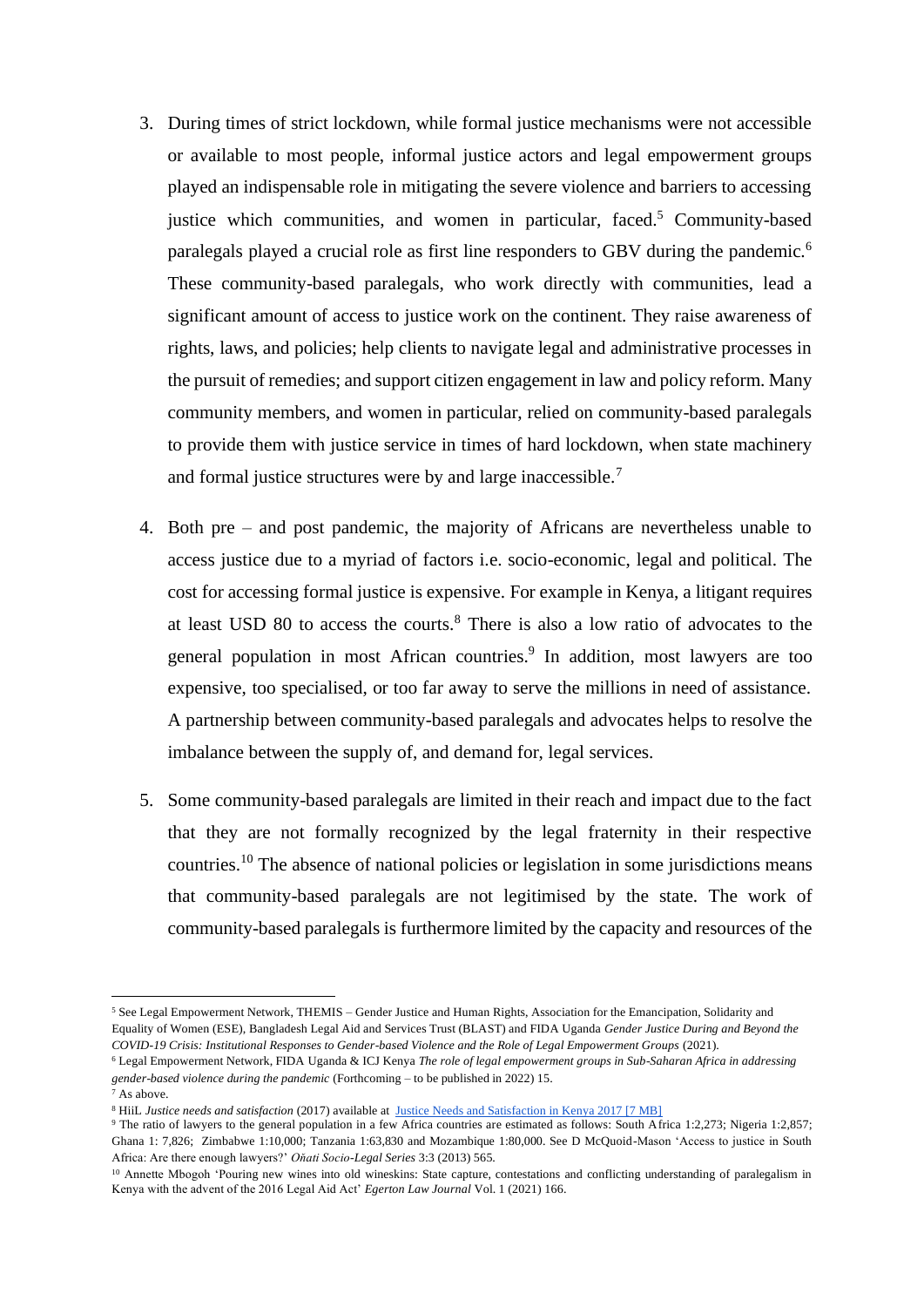non-governmental organisations which train and facilitate them.<sup>11</sup> In countries where community paralegals are recognised in law, and where the law allocates funding, the state hardly provides funding to support their work. In this regard, we take cognisance of member states such as Sierra Leone, Kenya, South Africa and Rwanda among others that have enacted legislation that not only recognizes community-based paralegals as legal empowerment actors, but also provides for state financing for the provision of legal aid services. In Kenya, the Legal Aid Act was enacted in 2016. It establishes a national Legal Aid Fund for financing and expansion of the legal aid scheme and it is yet to be operationalised.<sup>12</sup> Without a Legal Aid Fund, there is limited state funded legal aid which does little to bridge the expanding justice gap. In some member states like Uganda, the Legal Aid Bill is yet to be enacted due to lack of funds.<sup>13</sup>

- 6. It is crucial for African states to acknowledge the vital role played by community-based paralegals in closing the access to justice gap for the poor and particularly for women facing violence. This important role of community-based paralegals is also highlighted in the fact that accused perpetrators of serious crimes are provided with state-funded legal representation, yet the survivors of severe domestic violence and other forms of GBV are not afforded the same courtesy.<sup>14</sup> In order to tackle the scale of injustices coupled with lack of access to justice mechanisms faced by thousands of Africans each and every day, states need to take action and allocate resources in order to facilitate the work of these grassroots justice actors.<sup>15</sup>
- 7. During the pandemic, Legal Empowerment Groups also faced challenges in that there is a lack of state-funded economic support as well as shelters for women facing GBV. While this has been a pre-pandemic challenge, the GBV crisis exacerbated by the lockdowns, accentuated the urgent need to address this lack.<sup>16</sup> Regrettably, for many countries, it took a severely exacerbated GBV crisis to take urgent and decisive steps toward the addressing an ongoing pandemic of violence against women.<sup>17</sup>

- <sup>15</sup> See lawyer to country population ratio in 6 African countries, McQuaid-Mason, n 9 above.
- $16$  As above.

 $11$  As above.

<sup>12</sup> <https://www.the-star.co.ke/news/2021-02-24-senators-in-push-for-operationalisation-of-legal-aid-fund/>

<sup>&</sup>lt;sup>13</sup> [https://www.parliament.go.ug/news/3537/legal-aid-bill-set-back-financial-implications-%E2%80%93-oulanyh](https://www.parliament.go.ug/news/3537/legal-aid-bill-set-back-financial-implications-%E2%80%93-oulanyah)

<sup>&</sup>lt;sup>14</sup> United Nations Office on Drugs and Crime Handbook on improving access to legal aid in Africa Criminal Justice Handbook Series (2011) 10-11.

<sup>&</sup>lt;sup>17</sup> The Ministry of Gender, Labour and Social Development supported the Uganda Network on Law, Ethics and HIV & AIDS (UGANET) to open a GBV shelter in Kampala, Uganda as an emergency response measure to the rising GBV cases in the country after the outbreak of the COVID-19 pandemic. See Legal Empowerment Network, FIDA Uganda and the Kenyan section of the International Commission of Jurists The role of legal empowerment groups in Sub-Saharan Africa in addressing Gender-Based Violence during the pandemic 23-25 (forthcoming). Kenya's President Uhuru Kenyatta has decried the rise in GBV as a result of the pandemic during a panel discussion at the opening of the 2021 Generation Equality Forum. See President Republic of Kenya 'President Kenyatta decries surge in Gender Based Violence in Africa'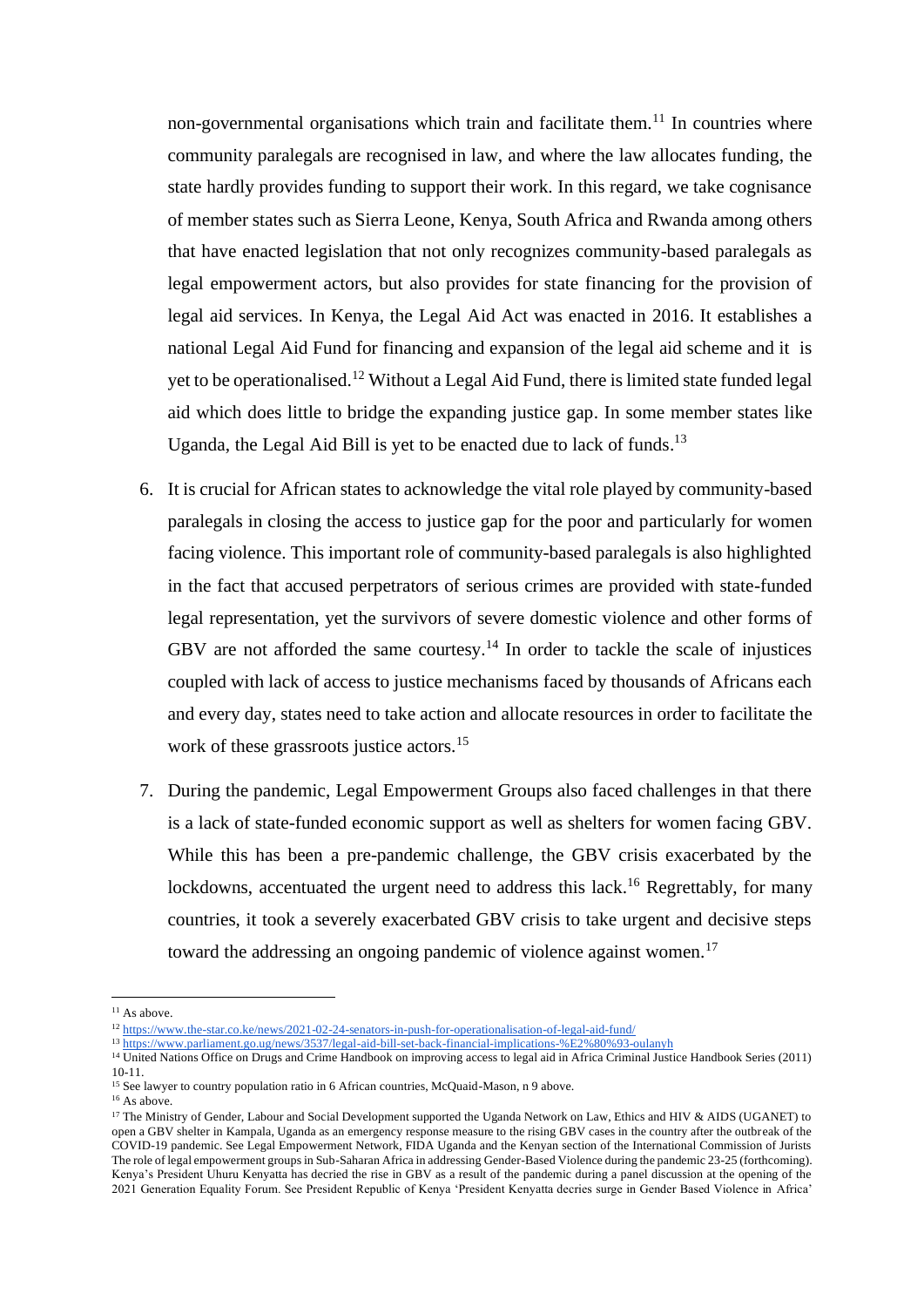8. The entrenchment of human rights, justice and the rule of law and the achievement of gender equality can only occur where state financing is prioritised and allocated to strengthen institutions and fund programmes aimed at achieving Aspirations 3 and 6.

## **We call on the African Commission to Urge African States to:**

- 1. Explicitly include a target towards promoting people centred justice in the next 10 year plan of the AU 2063 agenda, under Aspiration 3 and the promotion of gender justice in order to eliminate violence against women, under Aspiration 6. This can also include the development of model standards on the functions, roles and recognition of community-based paralegals in Africa and pay special attention to their role in addressing GBV at the grassroots level. These model standards could also reiterate the importance of ensuring autonomy and self-regulation of these actors, while legitimizing their indispensable role in society. The first 10-year plan of the AU 2063 agenda comes to an end in 2023.
- 2. In accordance with Article 8 of the Protocol to the African Charter on Human and Peoples' Rights on the Rights of Women in Africa (Maputo Protocol), hasten the development and implementation of legal aid laws that recognise and finance the work of community-based paralegals where absent. States must strengthen recognition and support for the role that community paralegals play in ensuring access to justice through national and regional legislation. This legislation, however, must protect the freedom and flexibility of community-based paralegals and refrain from over-regulating and stifling the effectiveness of these grassroots justice actors. It is recommended that legislation and policies recognizing community-based paralegals should allow for their self-regulation through Non-Governmental Organisations and paralegal networks.
- 3. Strengthen partnerships between governments, civil society and legal sector actors (bar associations, judiciary, legal education providers, mediation/Alternative Dispute Resolution /Alternative Justice Systems) with regard to legal empowerment in Africa.

<sup>30</sup>th June 2021 available at <https://www.president.go.ke/2021/06/30/president-kenyatta-decries-surge-in-gender-based-violence-in-africa/> . South Africa's President Cyril Ramaphosa addressed the stark increase in femicide and GBV during the early stages of the pandemic in an address to the nation. See COVID-19 Online resources and news portal 'President Cyril Ramaphosa: South Africa's response to the COVID-19 Coronavirus Pandemic' 17th June 2020 available at [https://sacoronavirus.co.za/2020/06/17/president-cyril-ramaphosa-south-africas](https://sacoronavirus.co.za/2020/06/17/president-cyril-ramaphosa-south-africas-response-to-the-covid-19-coronavirus-pandemic/)[response-to-the-covid-19-coronavirus-pandemic/](https://sacoronavirus.co.za/2020/06/17/president-cyril-ramaphosa-south-africas-response-to-the-covid-19-coronavirus-pandemic/)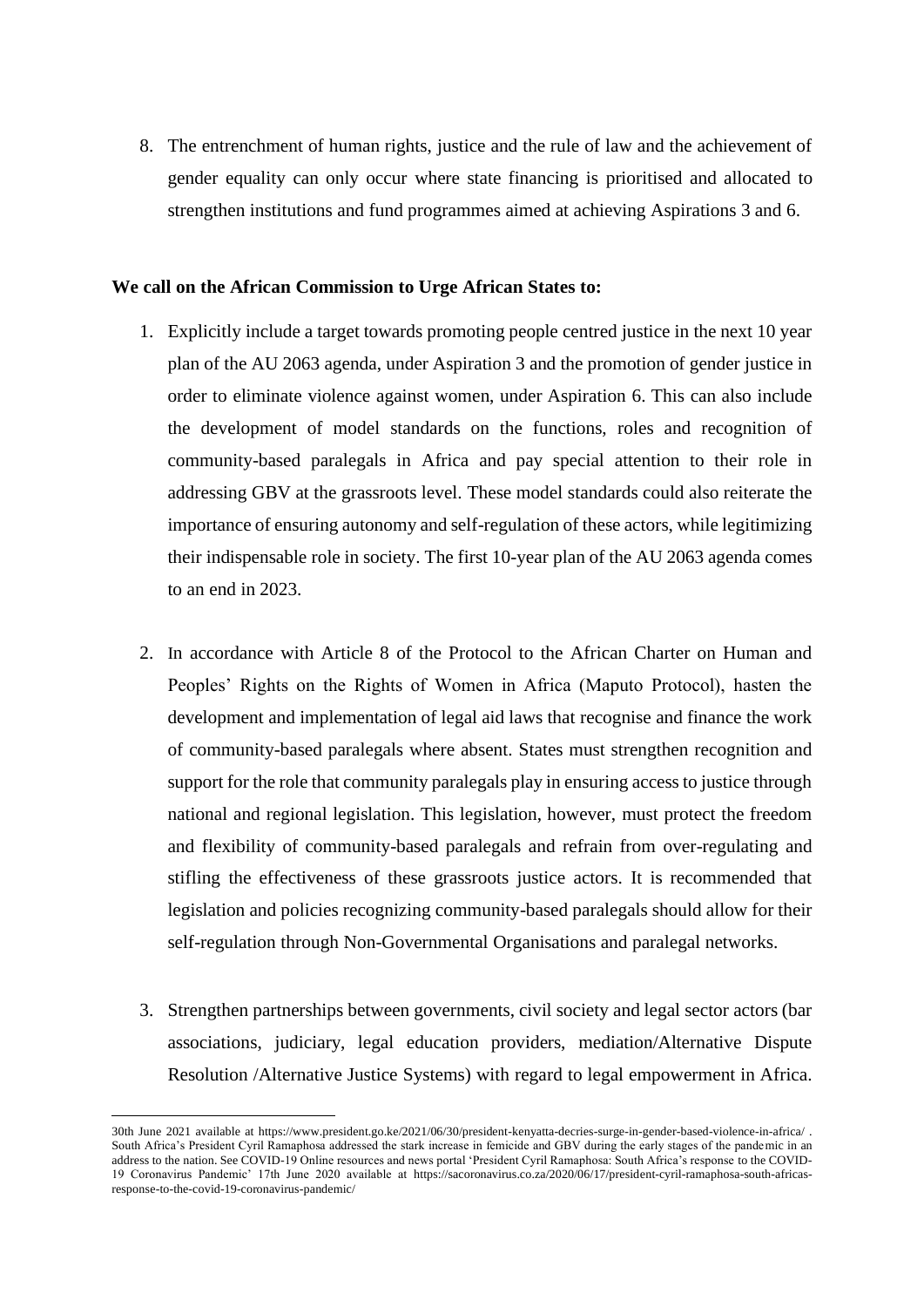This also includes improved engagement through multi-stakeholder initiatives such as the Open Government Partnership. Through these partnerships, civil society stakeholders can also create awareness on the complementary role of paralegals to the work of professional lawyers in order to diminish the hostility that community paralegals tend to face.

- 4. Fulfil their commitment in accordance with the Sustainable Development Goal 16.3 whose achievement is partly measured by the proportion of victims of violence (physical and sexual assault), who have reported their victimization to competent authorities or other officially recognized conflict resolution mechanisms.<sup>18</sup>
- 5. Demonstrate their political will for legal empowerment of their poor and vulnerable citizens, and women in particular, by committing resources that will fund sustainable legal empowerment models that recognise the central role of community-based paralegals in delivering affordable and timely access to justice for all. States should simplify requirements that community-based paralegals are to meet in order to qualify for state funding to undertake their community justice work and should ensure a flexible and user-friendly reporting format for community-based paralegals who make use of such funding. Government funding should not affect the independence and autonomy of legal empowerment organisations.
- 6. Increase state financing to strengthen institutions and fund programmes aimed at promoting access to justice, such as small claims courts and community justice centres. States should scale up investment in meaningful, cost-effective and impactful justice and rights awareness to ensure that people adequately understand their rights and the remedies available to them within the prevailing legal and justice systems in order to ensure they can solve their most pressing justice problems.

<sup>&</sup>lt;sup>18</sup> See<https://unstats.un.org/sdgs/metadata/?Text=&Goal=16&Target=16.3> Reporting to competent authorities is the first step for crime victims to seek justice: if competent authorities are not alerted they are not in a condition to conduct proper investigations and administer justice. However, lack of trust and confidence in the ability of the police or other authorities to provide effective redress, or objective and subjective difficulties in accessing them, can negatively influence the reporting behaviour of crime victims. As such, reporting rates provide a direct measure of the confidence of victims of crime in the ability of the police or other authorities to provide assistance and bring perpetrators to justice. Reporting rates provide also a measure of the 'dark figure' of crime, that is the proportion of crimes not reported to the police. Trends in reporting rates of violent crime can be used to monitor public trust and confidence in competent authorities on the basis of actual behaviours and not perceptions. Competent authorities include police, prosecutors or other authorities with competencies to investigate relevant crimes, while 'other officially recognized conflict resolution mechanisms´ may include a variety of institutions with a role in the informal justice or dispute resolution process (e.g. tribal or religious leaders, village elders, community leaders), provided their role is officially recognized by state authorities.